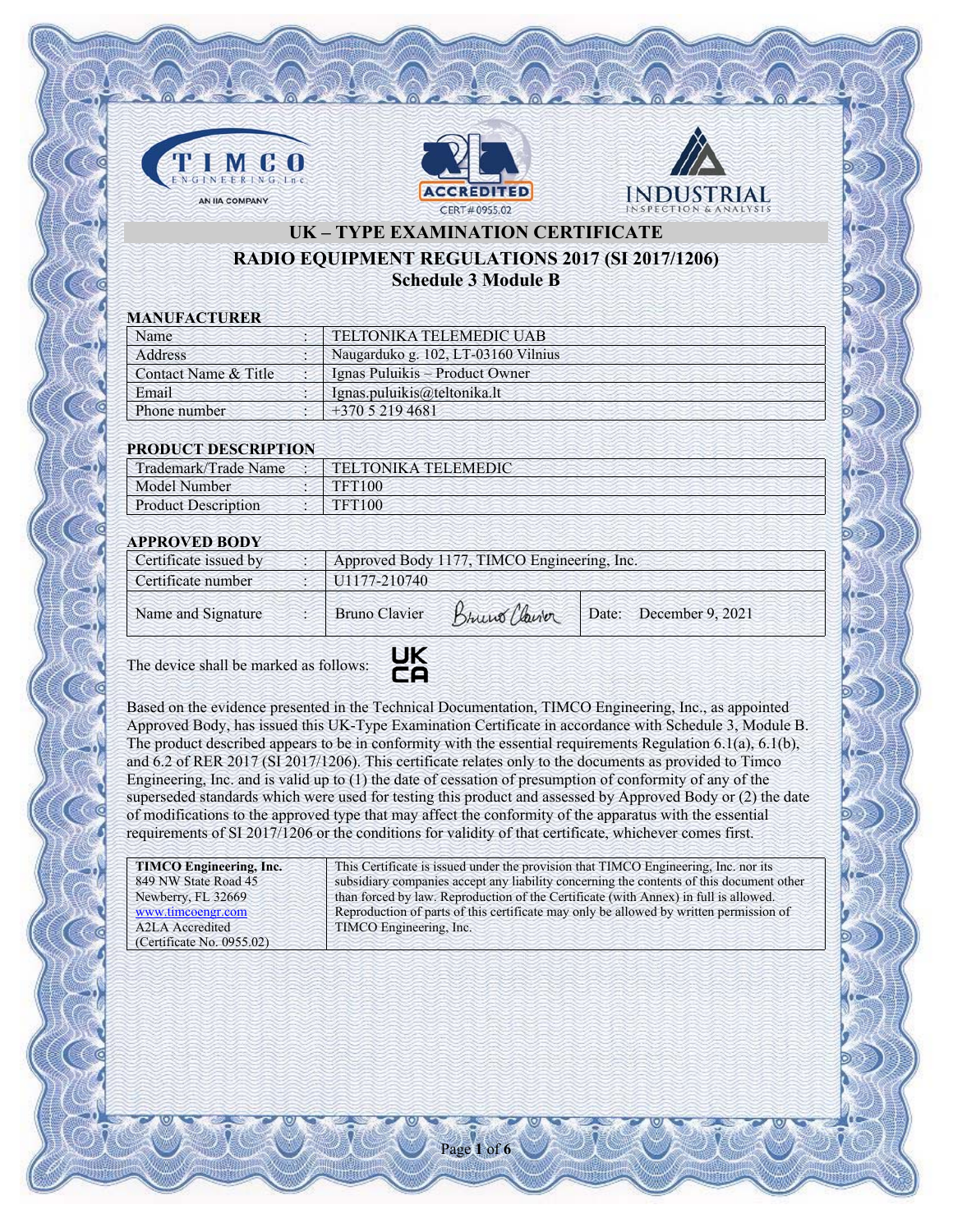





# **UK – TYPE EXAMINATION CERTIFICATE U1177-210740**

Date: December 9, 2021

| <b>PRODUCT SPECIFICATIONS</b> |                                            |
|-------------------------------|--------------------------------------------|
| Intended Use / Category       | Bluetooth                                  |
| RF output power               | 5.22dBm (EIRP)                             |
| Frequency range (MHz)         | 2402-2480MHz                               |
| Modulation                    | GFSK, $\pi$ /4-DQPSK, 8-DPSK               |
| Antenna type                  | <b>PCB</b> Antenna                         |
|                               |                                            |
| Intended Use / Category       | <b>Bluetooth LE</b>                        |
| RF output power               | $-9.43$ dBm (EIRP)                         |
| Frequency range (MHz)         | 2402-2480MHz                               |
| Modulation                    | <b>GFSK</b>                                |
| Antenna type                  | <b>PCB</b> Antenna                         |
|                               |                                            |
| Intended Use / Category       | <b>GSM 900</b>                             |
| RF output power               | 32.84 dBm (Conducted)                      |
| Frequency range (MHz)         | $880 \sim 915$ MHz, $925 \sim 960$ MHz     |
| Modulation                    | <b>GMSK</b>                                |
| Antenna type                  | Internal Antenna                           |
|                               |                                            |
| Intended Use / Category       | <b>GSM 1800</b>                            |
| RF output power               | 29.75 dBm (Conducted)                      |
| Frequency range (MHz)         | $1710 \sim 1785$ MHz, $1805 \sim 1880$ MHz |
| Modulation                    | <b>GMSK</b>                                |
| Antenna type                  | Internal Antenna                           |
|                               |                                            |
| Intended Use / Category       | <b>GNSS</b>                                |
| Frequency range (MHz)         | GLONASSS G1: 1559MHz ~ 1610 MHz            |
|                               | GPS L1:1559MHz ~ 1610 MHz                  |
|                               | Galileo E1: 1559MHz ~ 1610 MHz             |
|                               | BDS: 1559MHz ~ 1610 MHz                    |
| Modulation                    | <b>GPS L1: BPSK</b>                        |
|                               | <b>GLONASS G1: BPSK</b>                    |
|                               | Galileo E1: CBOC                           |
|                               | <b>BDS: BPSK</b>                           |
| Antenna type                  | Internal Antenna                           |

Page **2** of **6**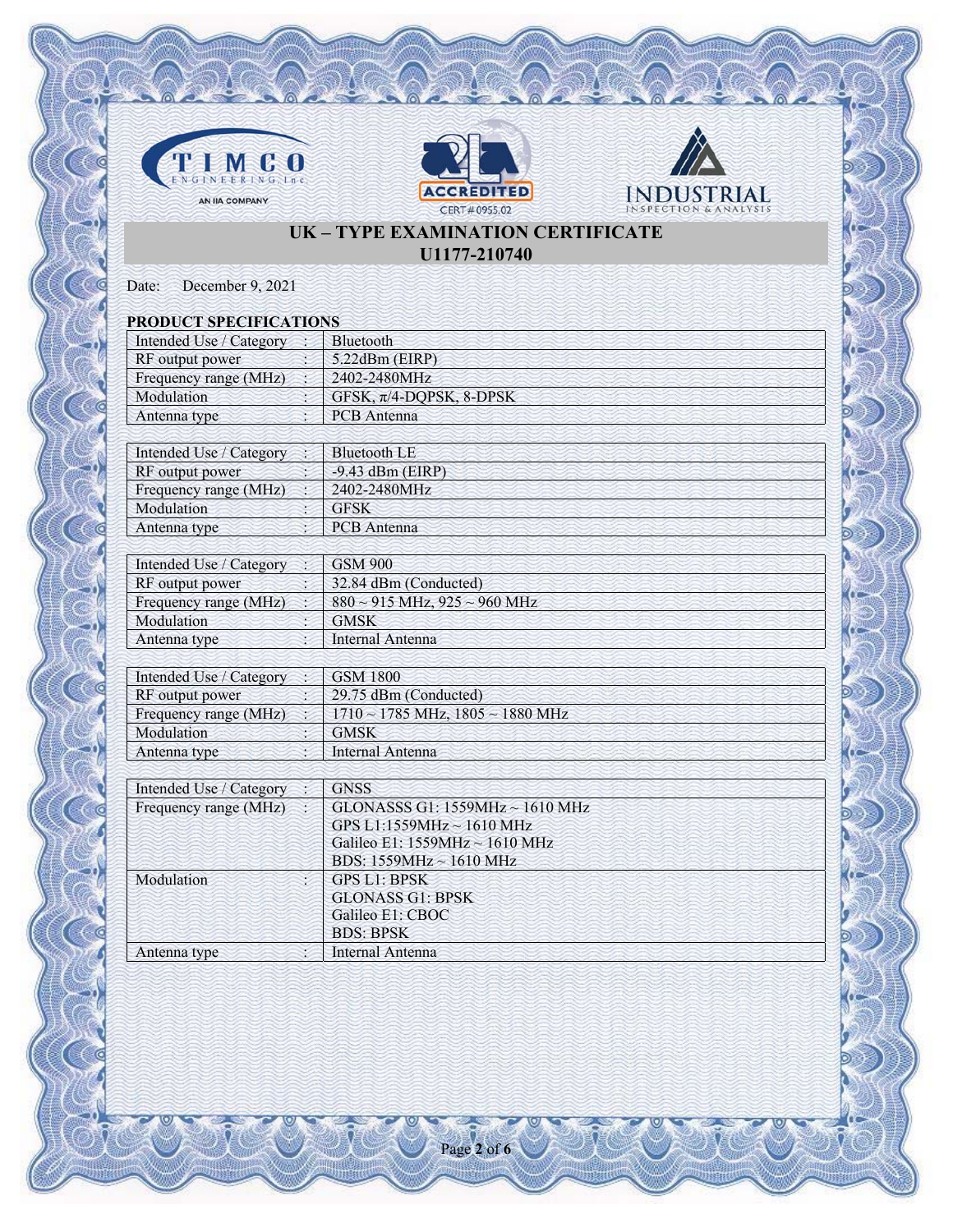According to the Technical Documentation compiled by the Manufacturer, the following standards were used:

| <b>ESSENTIAL REQUIREMENTS</b> |                                         |  |  |
|-------------------------------|-----------------------------------------|--|--|
| <b>Essential Requirement</b>  | <b>Standard Number &amp; Version</b>    |  |  |
| Radio (Regulation 6.2)        | ETSI EN 301 511 V12.5.1                 |  |  |
|                               | ETSI EN 300 328 V2.2.2                  |  |  |
|                               | ETSI EN 303 413 V1.2.1                  |  |  |
| EMC (Regulation 6.1b)         | EN $55032:2015 + A11:2020$              |  |  |
|                               | BS EN 55032:2015+A11:2020               |  |  |
|                               | EN $55035:2017 + A11:2020$              |  |  |
|                               | BS EN 55035:2017+A11:2020               |  |  |
|                               | ETSI EN 301 489-1 V2.2.3                |  |  |
|                               | ETSI EN 301 489-17 V3.2.4               |  |  |
|                               | Draft ETSI EN 301 489-19 V2.2.0         |  |  |
|                               | Draft ETSI EN 301 489-52 V1.1.2         |  |  |
| Health (Regulation 6.1a)      | EN IEC 62311:2020; BS EN IEC 62311:2020 |  |  |
| Safety (Regulation 6.1a)      | EN IEC 62368-1:2020+A11:2020            |  |  |
|                               | BS EN IEC 62368-1:2020+A11:2020         |  |  |

## **TECHNICAL DOCUMENTATION**

| <b>Item</b>      | <b>Exhibit Description</b>                                                                                                                                                                                                                                                                                                                          |                           |                           |        |  |  |
|------------------|-----------------------------------------------------------------------------------------------------------------------------------------------------------------------------------------------------------------------------------------------------------------------------------------------------------------------------------------------------|---------------------------|---------------------------|--------|--|--|
| 1.               | Copy of the Declaration of Conformity (Draft is acceptable)                                                                                                                                                                                                                                                                                         |                           |                           |        |  |  |
| $\overline{2}$ . | Regulation 14: Pictogram exhibit of the packaging or a Letter of Attestation and/or exhibits<br>explaining compliance with Regulations 14. A draft pictogram is acceptable.                                                                                                                                                                         |                           |                           |        |  |  |
| 3.               | Operational Description and Circuit Description of the product/device, where applicable.                                                                                                                                                                                                                                                            |                           |                           | ☑      |  |  |
| 4.               | External Photos of the device                                                                                                                                                                                                                                                                                                                       |                           |                           | ☑      |  |  |
| 5.               | Internal Photos of the device                                                                                                                                                                                                                                                                                                                       |                           |                           |        |  |  |
| 6.               | User manual and information and installation instructions                                                                                                                                                                                                                                                                                           |                           |                           | ☑<br>☑ |  |  |
| 7.               | Schematic drawings                                                                                                                                                                                                                                                                                                                                  |                           |                           |        |  |  |
| 8.               | <b>Block Diagrams</b>                                                                                                                                                                                                                                                                                                                               |                           |                           |        |  |  |
| 9.               | Risk Assessment. RER Schedule 3 module B - Analysis and assessment of the risk(s) (See<br>TGN 30 for guidance)                                                                                                                                                                                                                                      |                           |                           |        |  |  |
| 10.              | If Applicable: Modification/Standard Update/Applicant or Manufacturer info change letter<br>explaining the changes to the existing version of the product along with supporting exhibits<br>(e.g., photos, schematics, new applicant details, etc.) Applicable for Product Modifications,<br>Applicant Name Change, Add Model, and Standard Update. |                           |                           |        |  |  |
| 11.              | If Applicable: Previous Copy of the EU/UK-type examination certificate and annexes as<br>delivered by other notified bodies involved in the conformity assessment (e.g., original<br>certificates in case of product modifications, modules certificates, etc.) Where applicable.                                                                   |                           |                           |        |  |  |
| 12.              | <b>Test Reports</b>                                                                                                                                                                                                                                                                                                                                 |                           |                           |        |  |  |
|                  | Radio / EMC / Health / Safety                                                                                                                                                                                                                                                                                                                       | <b>Test Report Number</b> | <b>Issue Date/Rev. No</b> |        |  |  |
|                  | <b>EMC</b>                                                                                                                                                                                                                                                                                                                                          | R2108A0707-E1V2           | Oct. 21, 2021             |        |  |  |
|                  | Safety                                                                                                                                                                                                                                                                                                                                              | R2108A0707-L1V2           | Dec. 01, 2021             |        |  |  |
|                  | Health                                                                                                                                                                                                                                                                                                                                              | R2108A0707-M1V1           | Oct. 08, 2021             |        |  |  |
|                  | Radio 2G                                                                                                                                                                                                                                                                                                                                            | R2108A0707-R1V1           | Oct. 08, 2021             |        |  |  |
|                  | Radio BT                                                                                                                                                                                                                                                                                                                                            | R2108A0707-R2V1           | Oct. 08, 2021             |        |  |  |
|                  | Radio GNSS                                                                                                                                                                                                                                                                                                                                          | R2108A0707-R3V2           | Oct. 21, 2021             |        |  |  |
|                  | Module Report                                                                                                                                                                                                                                                                                                                                       |                           |                           |        |  |  |
|                  | Radio BT                                                                                                                                                                                                                                                                                                                                            | R2008A0508-R2V2           | Dec. 03, 2020             |        |  |  |
|                  | Radio GSM                                                                                                                                                                                                                                                                                                                                           | R1904A0207-R1             | Apr. 29, 2019             |        |  |  |
|                  | Radio GNSS                                                                                                                                                                                                                                                                                                                                          | R2008A0508-R4             | Dec. 02, 2020             |        |  |  |

Page **3** of **6**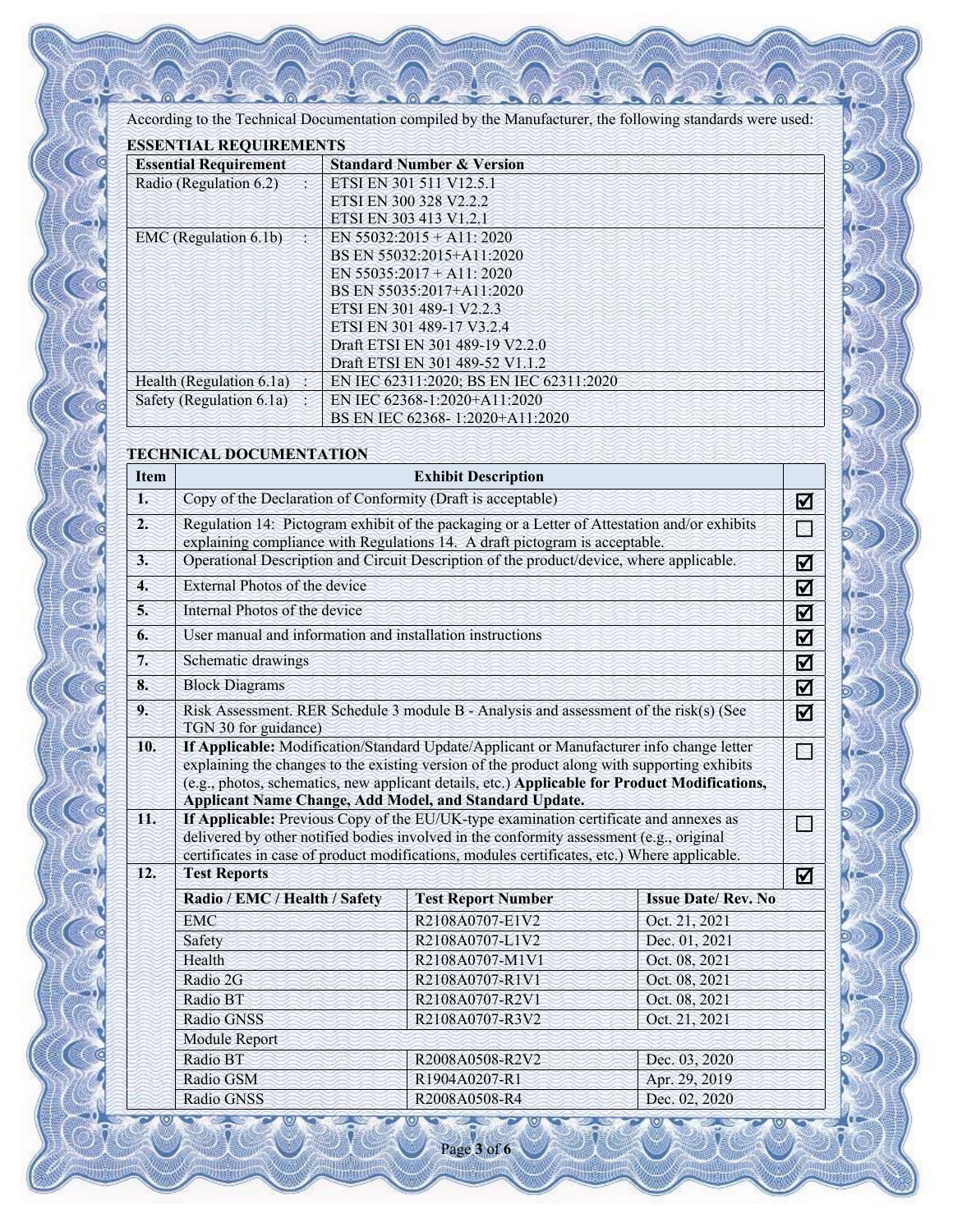**This certificate is issued under the following additional and non-exhaustive list of provisions of the Radio Equipment Regulations 2017 (SI 2017/1206) of the Statutory Instruments of the UK:** 

- 1. **Regulation 7**: Before placing radio equipment on the market, a manufacturer must ensure that it has been designed and manufactured in accordance with the essential requirements
- 2. **Regulation 8:** Before placing radio equipment on the market, a manufacturer must ensure it has been constructed so that the radio equipment can be operated without causing an infringement of the applicable requirements on the use of the radio spectrum.
- 3. **Regulation 11:** A manufacturer must, for a period of 10 years beginning on the day on which the radio equipment is placed on the market, keep and, upon request, make available to an enforcing authority the following in relation to radio equipment—
	- (a)a copy of the declaration of conformity, and
	- (b)the technical documentation.

#### 4. **Regulation 15:**

(1) A manufacturer who considers, or has reason to believe, that radio equipment which they have placed on the market is not in conformity with Part 2, if appropriate, must immediately take the corrective measures necessary to—

- (a) bring the radio equipment into conformity,
- (b) withdraw the radio equipment, or
- (c) recall the radio equipment.

(2) Where the radio equipment presents a risk, the manufacturer must immediately inform the market surveillance authority, of the risk, giving details of—

(a) the respect in which the radio equipment is considered not to be in conformity with Part 2, and

(b) any corrective measures taken and the results of those measures.

## 5. **Regulation 12:**

(1) Before placing radio equipment on the market, a manufacturer must ensure that the radio equipment bears—

- (a) a type, batch or serial number, or
- (b) another element which allows the radio equipment to be identified.

(2) Before placing radio equipment on the market, a manufacturer must indicate on the radio equipment—

(a) the name, registered trade name or registered trade mark of the manufacturer,

(b) a postal address at which the manufacturer can be contacted.

(3) The information specified in paragraph (2) must be in a language which can be easily understood by end-users and the enforcing authority.

(4) Where the size or nature of the radio equipment prohibits a manufacturer from complying with the requirement in paragraph (1) or paragraph (2), the manufacturer must provide the required information either on the radio equipment's packaging or in a document which accompanies the radio equipment. (5) The manufacturer's postal address must indicate a single point at which the manufacturer can be contacted.

#### 6. **Regulation 23:**

(1) Before placing radio equipment on the market, an importer must indicate on the radio equipment— (a) the name, registered trade name or registered trade mark of the importer, and

(b) a postal address at which the importer can be contacted.

(2) The information specified in paragraph (1) must be in a language which can be easily understood by end-users and the enforcement authority.

(3) Paragraph (1) does not apply where—

(a) either—

(i) it is not possible to set out the information referred to in paragraph (1) on the radio equipment, or (ii) the importer has imported the radio equipment from an EEA state and places it on the market within the period of 18 months beginning with exit day, and

(b) before placing the radio equipment on the market, the importer sets out the information referred to in paragraph (1)-

(i) on the packaging; or

(ii) in a document accompanying the safety component.

Page **4** of **6**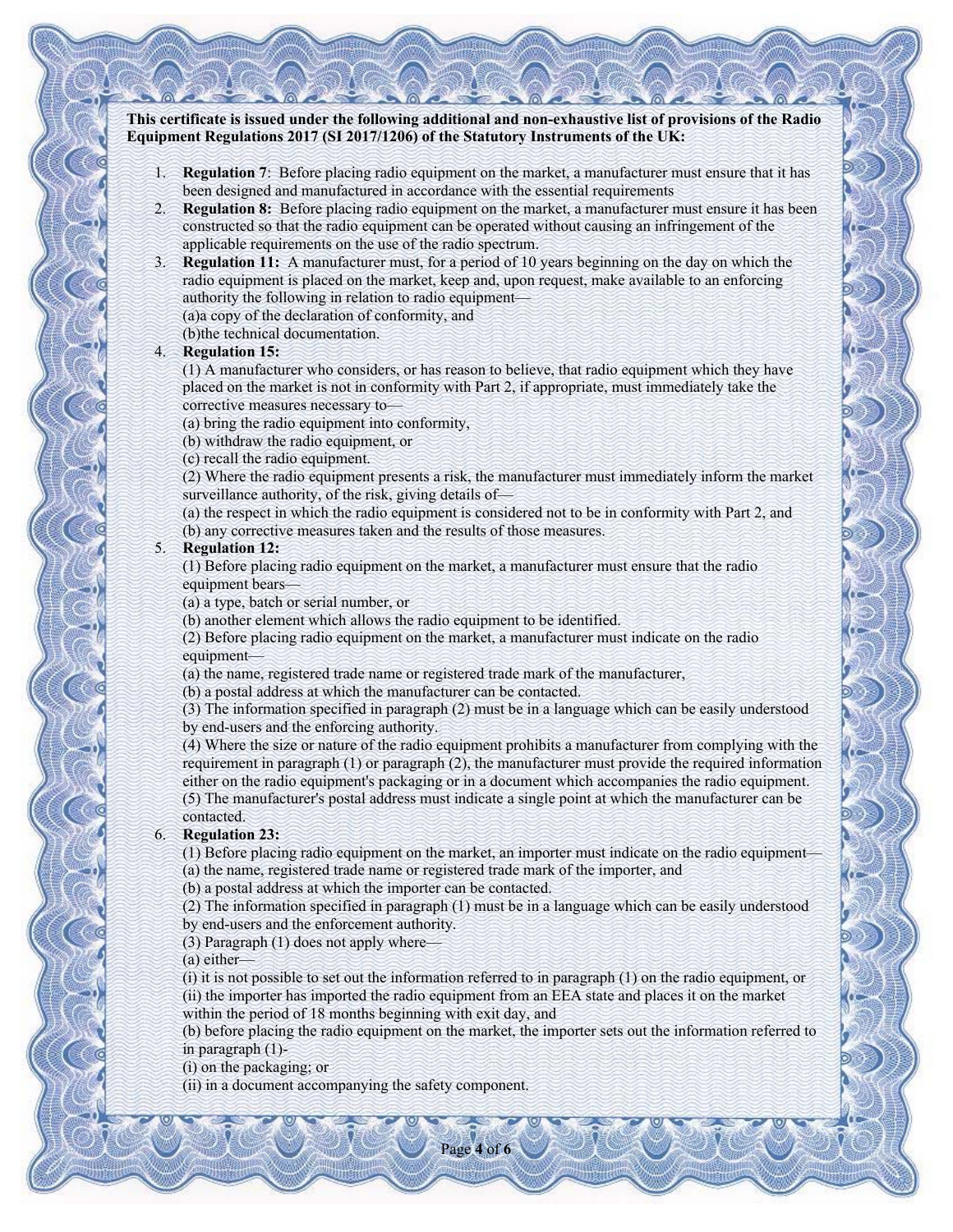#### 7. **Regulation 13:**

(1) When placing radio equipment on the market, a manufacturer must ensure that radio equipment is accompanied with instructions and safety information which—

(a) are clear, legible and in easily understandable English

(b) include information required to use the radio equipment in accordance with its intended use and (c) include a description of accessories and components, including software, which allow the radio equipment to operate as intended.

(2) In the case of radio equipment which can intentionally emit radio waves, the manufacturer must also include information about—

(a) the frequency band or bands in which the radio equipment can operate, and

(b) the maximum radio-frequency power transmitted in the frequency band or bands in which the radio equipment operates.

(3) When placing radio equipment on the market, a manufacturer must ensure that each item of radio equipment is accompanied by either a copy of the declaration of conformity or a simplified declaration of conformity drawn up in accordance with regulation 43 (simplified declaration of conformity).

(4) Where the radio equipment is to be made available to consumers and other end-users in the United Kingdom, the language which can be easily understood is English.

## 8. **Regulation 14:**

(1) Where there are restrictions on putting into service or requirements for authorisation of use, a manufacturer must include information on the packaging of the radio equipment which identifies the geographical area in the United Kingdom where the restrictions on putting into service or the requirements for authorisation of use exist.

(2) The information referred to in paragraph (1) must—

(a) be completed in the instructions required by regulation 13,

(b) subject to paragraph (3), be presented in the manner and form specified in the Implementing Regulation how to present the information provided for in Article 10(10) of Directive 2014/53/EU of the European Parliament and the Council (EU) 2017/1354 (Regulation 14 of the 2017 Regulations). (3) Paragraph (2)(b) of this Regulation applies to radio equipment placed on or after exit day.

#### 9. **Regulation 16:**

(1) Following a request from the enforcing authority, the manufacturer must, within such reasonable period as the authority may specify, provide the authority concerned with all the information and documentation necessary to demonstrate that the radio equipment is in conformity with Part 2 (2) A request referred to in paragraph  $(1)$ —

(a) is one that was made during the period of 10 years beginning on the day that the manufacturer places the radio equipment on the market, and

(b) must be accompanied by the reasons for making the request.

(3) The information referred to in paragraph  $(1)$ —

(a) may be provided in electronic form, and

(b) must be in a language which can be easily understood by the authority concerned.

(4) A manufacturer must, at the request of the authority concerned, cooperate with that authority on any action taken to—

(a) evaluate radio equipment in accordance with regulation 59 (evaluation of radio equipment presenting a risk),

(b) eliminate the risks posed by radio equipment which the manufacturer has placed on the market. 10. **Regulation 17:** 

(1) A manufacturer must ensure, before placing radio equipment on the market, that procedures are in place to ensure that series production remains in conformity with Part 2.

(2) In doing so, the manufacturer must take adequate account of—

(a) any change in radio equipment design or characteristics, and

(b) any change in a designated standard or in another technical specification by reference to which the declaration of conformity was drawn up.